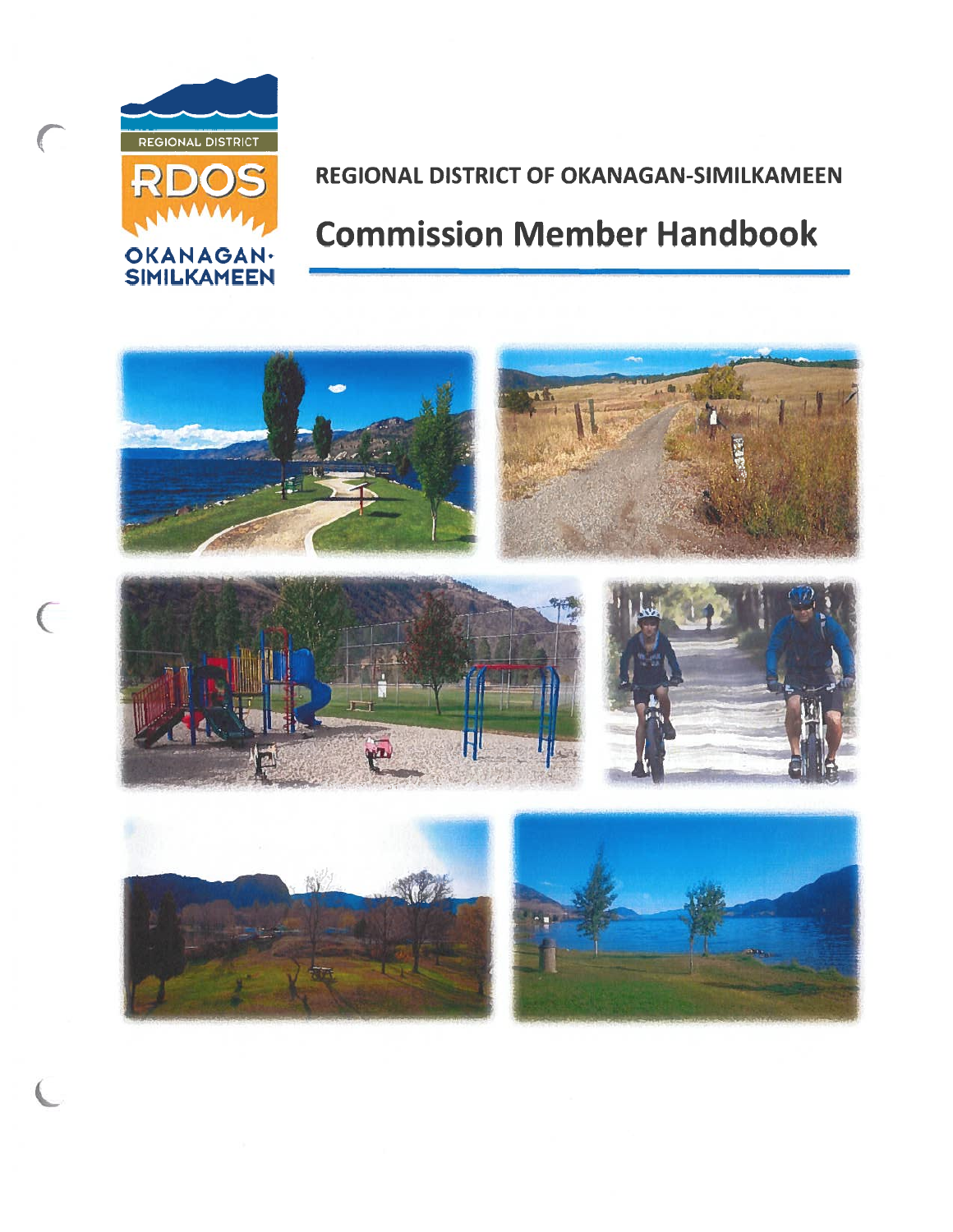## A Message from the Regional District Chair

Dear Commission Members,

It is our privilege to express, on behalf of the RDOS, our deep appreciation and gratitude to the amazing individuals who volunteer their time and expertise to help us build stronger communities. It is through your compassion and commitment that we can make each community <sup>a</sup> grea<sup>t</sup> place to live.

As a region we recognize that we could not have the same impact on the community and could not provide the same high calibre of suppor<sup>t</sup> for our communities without the help of our commission members. Over the years, the Regional District of Okanagan-Similkameen (RDOS) has enjoyed the tremendous suppor<sup>t</sup> from volunteers. Consequently, the efforts of commission members have enhanced and promoted many of the regions parks and recreation programs. It is the goal of the RDOS, for volunteers to continue to serve an invaluable role in the long-term protection and managemen<sup>t</sup> of local parkland.

The purpose of the handbook is to provide essential information about the policies and expectations of the Regional District. This handbook will share with you <sup>a</sup> little of our history, philosophy, practices, and policies. The handbook has been organized by topic to ease navigation to information you may need easily.

As a commission member, you are part of a team whose goals are to provide for the members of your communities and we are very glad to have you on board. Please don't hesitate to ask questions. Our staff will gladly answer them. We believe you will enjoy your volunteer work and your fellow commission members. We also believe you will find the RDOS <sup>a</sup> grea<sup>t</sup> place to volunteer.

Thank you for giving your time and talents to help the members of your community. We hope that you find volunteering with the RDOS <sup>a</sup> positive and rewarding experience.

Sincerely, Mark Pendergraft RDOS Chair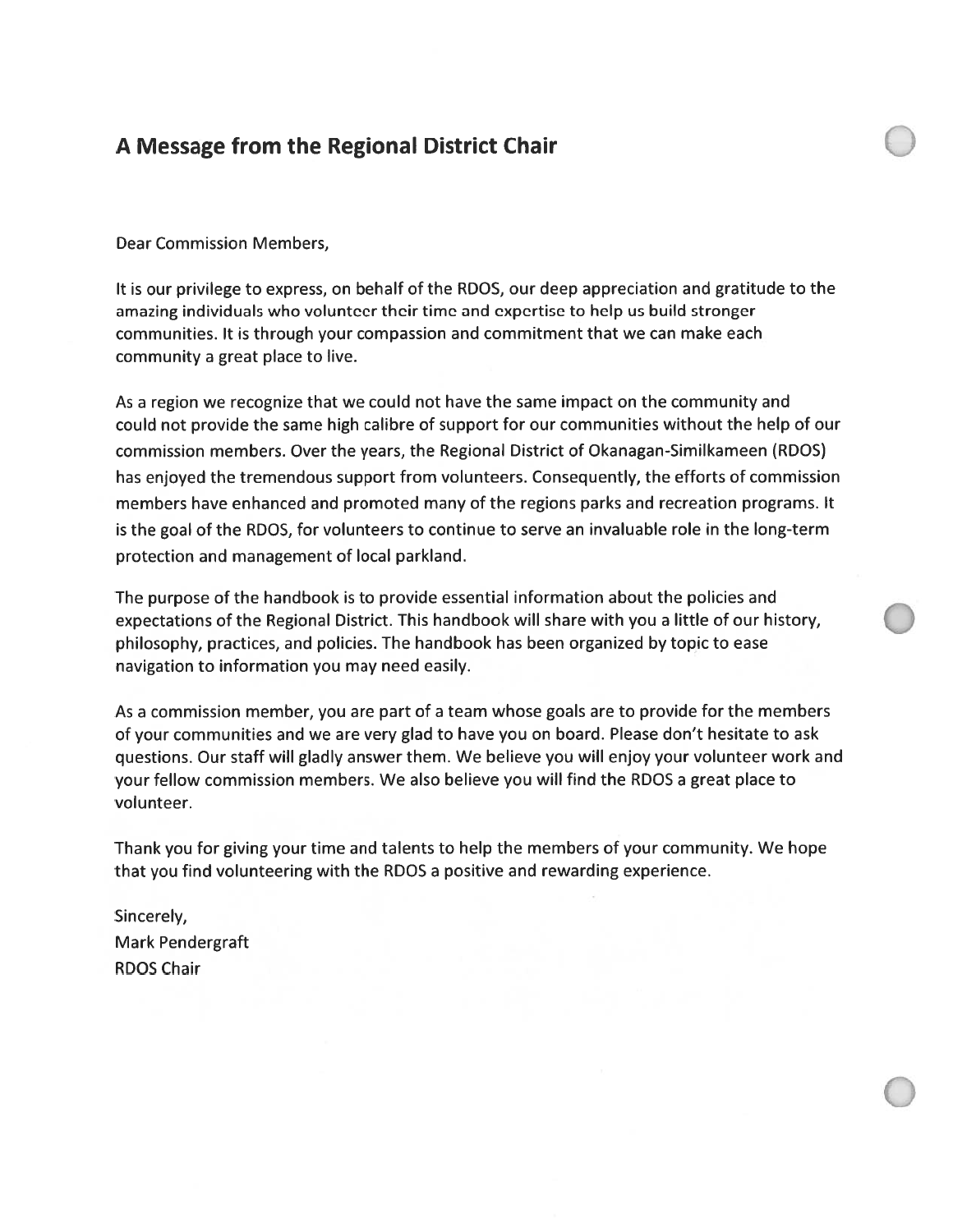# Table of Contents

| 1.  |      |                                                                                                                                                                                                                                                                                                                                                                                                                                                                                                                                                                                                    |  |  |  |
|-----|------|----------------------------------------------------------------------------------------------------------------------------------------------------------------------------------------------------------------------------------------------------------------------------------------------------------------------------------------------------------------------------------------------------------------------------------------------------------------------------------------------------------------------------------------------------------------------------------------------------|--|--|--|
| 2.  |      |                                                                                                                                                                                                                                                                                                                                                                                                                                                                                                                                                                                                    |  |  |  |
| 3.  |      |                                                                                                                                                                                                                                                                                                                                                                                                                                                                                                                                                                                                    |  |  |  |
|     | 3.1. |                                                                                                                                                                                                                                                                                                                                                                                                                                                                                                                                                                                                    |  |  |  |
|     | 3.2. |                                                                                                                                                                                                                                                                                                                                                                                                                                                                                                                                                                                                    |  |  |  |
|     | 3.3. |                                                                                                                                                                                                                                                                                                                                                                                                                                                                                                                                                                                                    |  |  |  |
|     | 3.4. |                                                                                                                                                                                                                                                                                                                                                                                                                                                                                                                                                                                                    |  |  |  |
|     | 3.5. |                                                                                                                                                                                                                                                                                                                                                                                                                                                                                                                                                                                                    |  |  |  |
|     | 3.6. | rindernal Lienergof wil maidh. a cui<br>$\begin{minipage}[c]{0.9\linewidth} \textbf{Commission Etiquette and Code of Conduct} \end{minipage} \begin{minipage}[c]{0.9\linewidth} \textbf{Comparing} \end{minipage} \begin{minipage}[c]{0.9\linewidth} \textbf{Comparing} \end{minipage} \begin{minipage}[c]{0.9\linewidth} \textbf{Comparing} \end{minipage} \begin{minipage}[c]{0.9\linewidth} \textbf{Comparing} \end{minipage} \begin{minipage}[c]{0.9\linewidth} \textbf{Comparing} \end{minipage} \begin{minipage}[c]{0.9\linewidth} \textbf{Comparing} \end{minipage} \begin{minipage}[c]{0.$ |  |  |  |
|     | 3.7. |                                                                                                                                                                                                                                                                                                                                                                                                                                                                                                                                                                                                    |  |  |  |
|     | 3.8. |                                                                                                                                                                                                                                                                                                                                                                                                                                                                                                                                                                                                    |  |  |  |
| 4.  |      |                                                                                                                                                                                                                                                                                                                                                                                                                                                                                                                                                                                                    |  |  |  |
| 5.  |      |                                                                                                                                                                                                                                                                                                                                                                                                                                                                                                                                                                                                    |  |  |  |
|     | 5.1. |                                                                                                                                                                                                                                                                                                                                                                                                                                                                                                                                                                                                    |  |  |  |
|     | 5.2. |                                                                                                                                                                                                                                                                                                                                                                                                                                                                                                                                                                                                    |  |  |  |
|     | 5.3. |                                                                                                                                                                                                                                                                                                                                                                                                                                                                                                                                                                                                    |  |  |  |
| 6.  |      |                                                                                                                                                                                                                                                                                                                                                                                                                                                                                                                                                                                                    |  |  |  |
|     | 6.1. |                                                                                                                                                                                                                                                                                                                                                                                                                                                                                                                                                                                                    |  |  |  |
|     | 6.2. |                                                                                                                                                                                                                                                                                                                                                                                                                                                                                                                                                                                                    |  |  |  |
|     | 6.3. |                                                                                                                                                                                                                                                                                                                                                                                                                                                                                                                                                                                                    |  |  |  |
|     | 6.4. |                                                                                                                                                                                                                                                                                                                                                                                                                                                                                                                                                                                                    |  |  |  |
|     | 6.5. |                                                                                                                                                                                                                                                                                                                                                                                                                                                                                                                                                                                                    |  |  |  |
|     |      |                                                                                                                                                                                                                                                                                                                                                                                                                                                                                                                                                                                                    |  |  |  |
| 8.  |      |                                                                                                                                                                                                                                                                                                                                                                                                                                                                                                                                                                                                    |  |  |  |
|     | 8.1. |                                                                                                                                                                                                                                                                                                                                                                                                                                                                                                                                                                                                    |  |  |  |
| 9.  |      |                                                                                                                                                                                                                                                                                                                                                                                                                                                                                                                                                                                                    |  |  |  |
| 10. |      |                                                                                                                                                                                                                                                                                                                                                                                                                                                                                                                                                                                                    |  |  |  |
| 11. |      |                                                                                                                                                                                                                                                                                                                                                                                                                                                                                                                                                                                                    |  |  |  |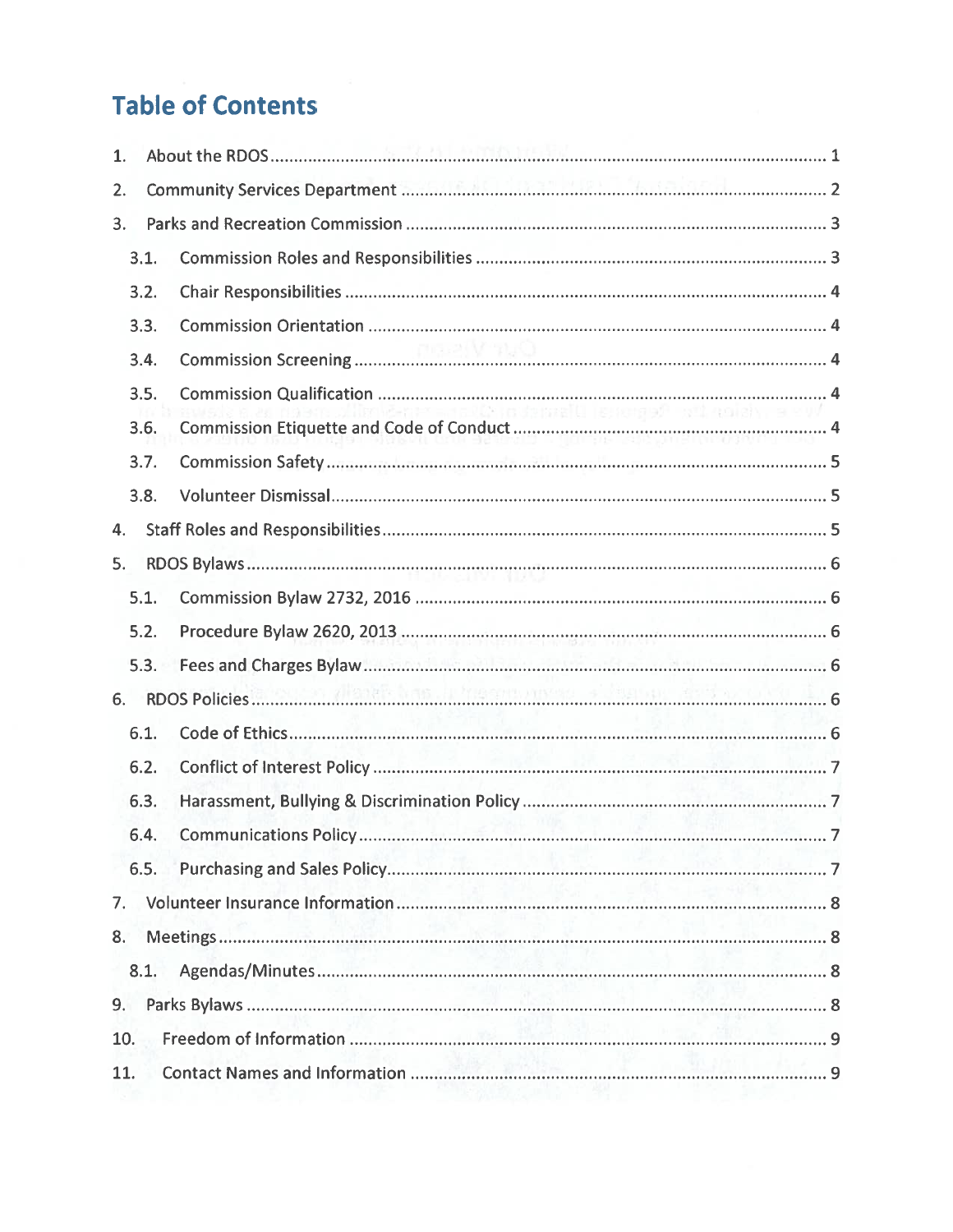# Welcome to the Regional District of Okanagan-Similkameen

# Our Vision

We envision the Regional District of Okanagan-Similkameen as <sup>a</sup> steward of our environment, sustaining <sup>a</sup> diverse and livable region that offers <sup>a</sup> high quality of life through good governance.

Our Mission

To initiate and implement policies which › initiate and implement policies which<br>ce the quality of life and serve the broader public interest and fiscally re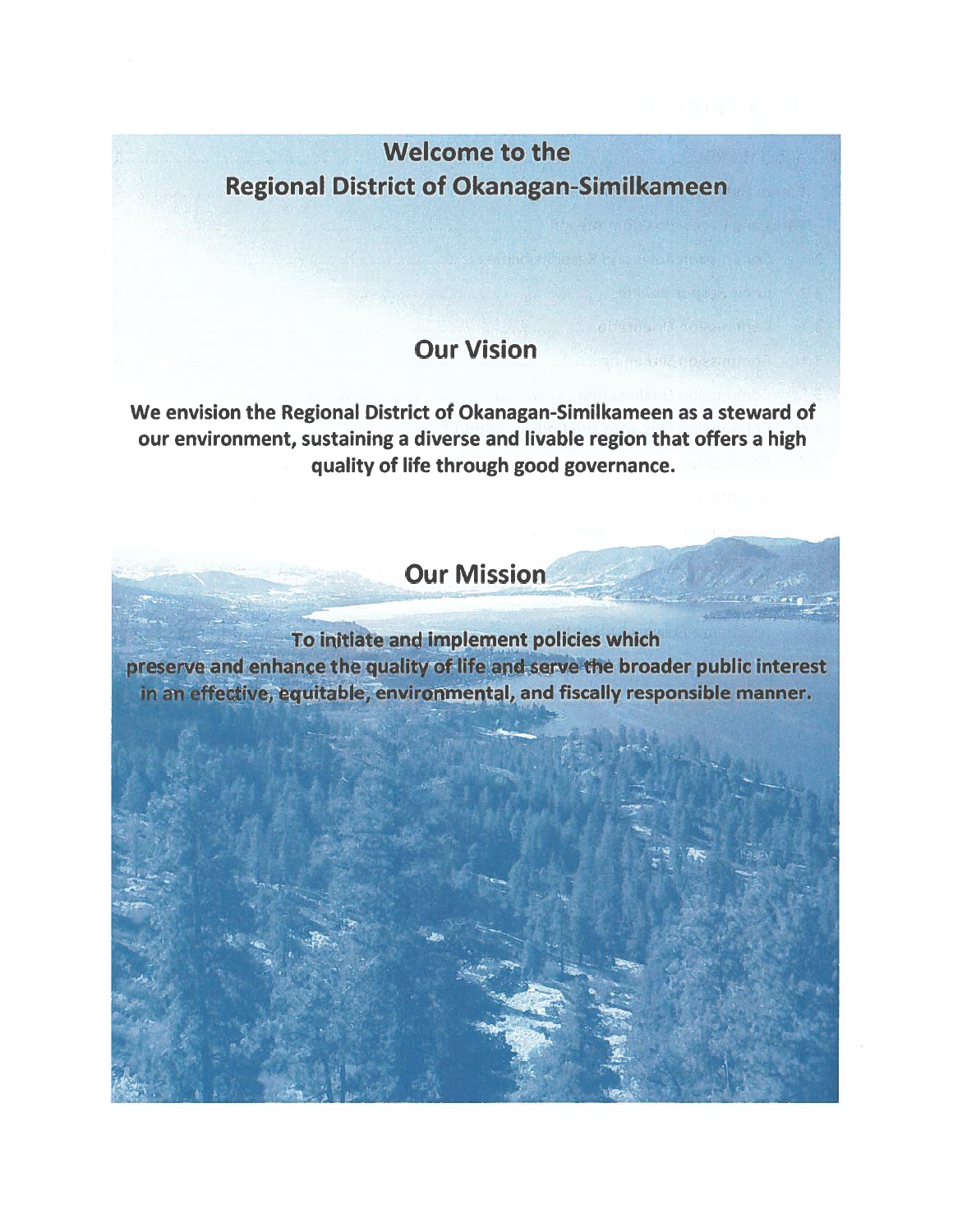# 1. About the RDOS

Geographically, the Regional District is bounded by Manning Park to the west, Peachland to the north, Anarchist Mountain to the east and United States border to the south. The Regional District has an area of 10,400 km2, constituting 1.2% of the province's area. The district is home to 83,022 people and 37,614 households.



Regional Boards are composed of elected municipal and rural area directors. At present, the RDOS Board is comprised of nineteen directors. Ten municipal directors represen<sup>t</sup> the City of Penticton, District of Summerland, Town of Osoyoos, Town of Oliver, Town of Princeton and the Village of Keremeos. Nine rural area directors represen<sup>t</sup> Osoyoos (Area "A"), Cawston (Area "B"), Oliver Rural (Area "C"), Kaleden (Area "I"), Okanagan Falls (Area "D"), Naramata (Area "E"), Okanagan Lake West/West Bench (Area "F"), Keremeos Rural/Hedley (Area "G"), and Princeton Rural (Area "H").

This unique representational scheme provides the necessary cross-communication venue to promote coordination between the activities of the individual municipalities and the rural areas of the region. The assumption of powers by individual Regional Districts is based upon continued dialogue and negotiations between the Board and the participating municipalities and rural areas.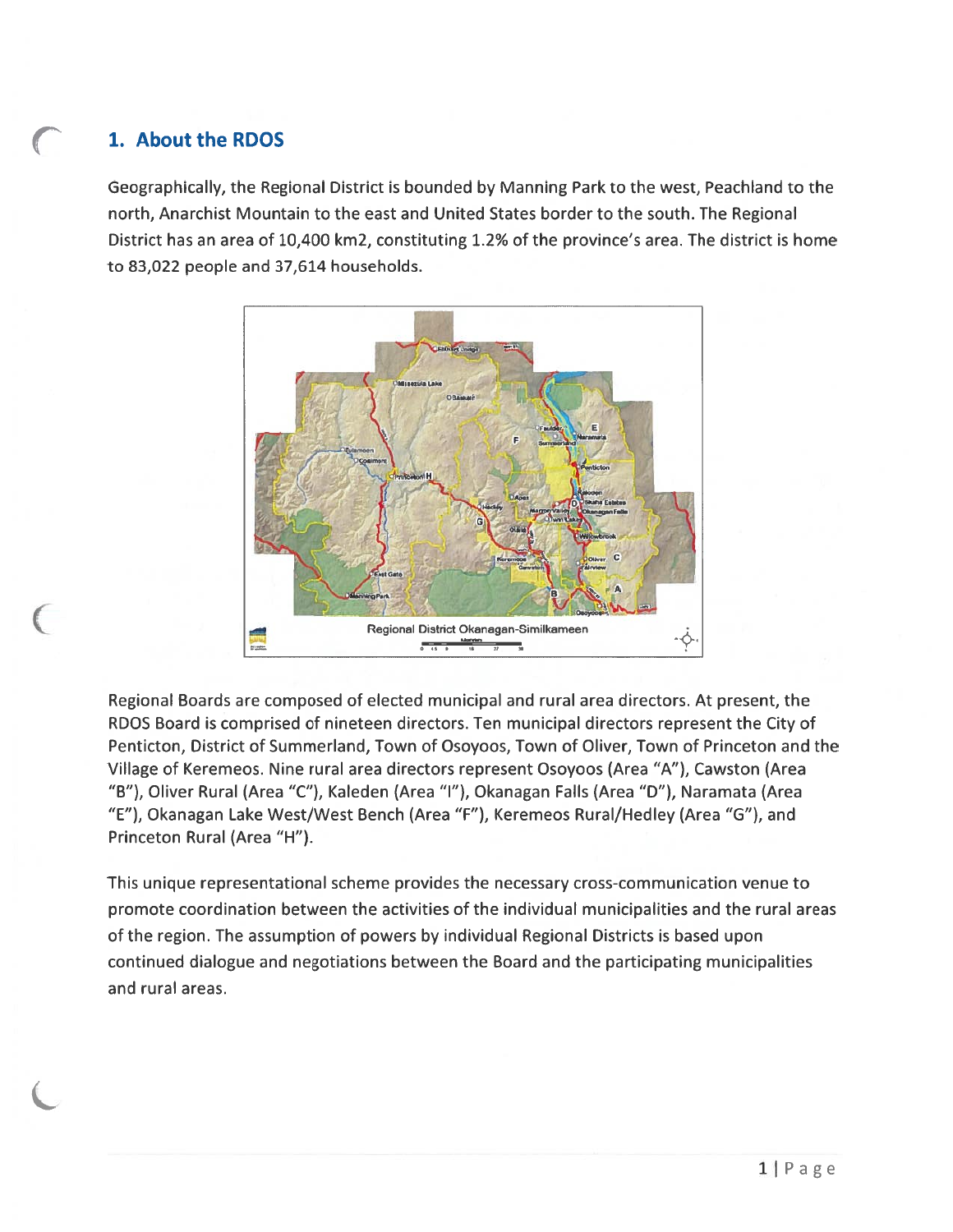The RDOS is dedicated to the enhancement and promotion of recreational opportunities throughout the region. Serving the residents of the Okanagan -Similkameen and their visitors, the RDOS provides:

- A variety of outstanding parkiands, which represen<sup>t</sup> the best natural features and diverse wilderness environments of the Region;
- Maintaining <sup>a</sup> balance between RDOS Parks' goals for protecting natural environments and providing outdoor recreation uses;
- Recreation programs and facility rentals in rural communities;
- Community Events.

#### 2.Community Services Department

The Community Services Department is responsible for the managemen<sup>t</sup> and delivery of <sup>a</sup> wide variety of services and programs including: parks and recreation, regional trails, transit, rural projects, emergency management, emergency 911 dispatch service, Naramata Cemetery and facilities.

The Community Services Department oversees the administration of the operating budgets of Recreation Commissions for the South Okanagan-Similkameen, including Okanagan Falls Parks & Recreation Commission, Similkameen Recreation Commission, Electoral Area "F" Parks Commission (West Bench), Electoral Area "E" Parks and Recreation Commission (Naramata), Kaleden Parks & Recreation Commission, and Electoral Area "B" Parks & Recreation Commission.

Community Service Assets:

- 23 parks (414.56 acres)
- 23 public beach access
- 205 km of rail trails
- 3 pedestrian corridors (4.7km)
- 1 cemetery
- S recreation centers and programs;
- 3 arenas; and
- 2 pools.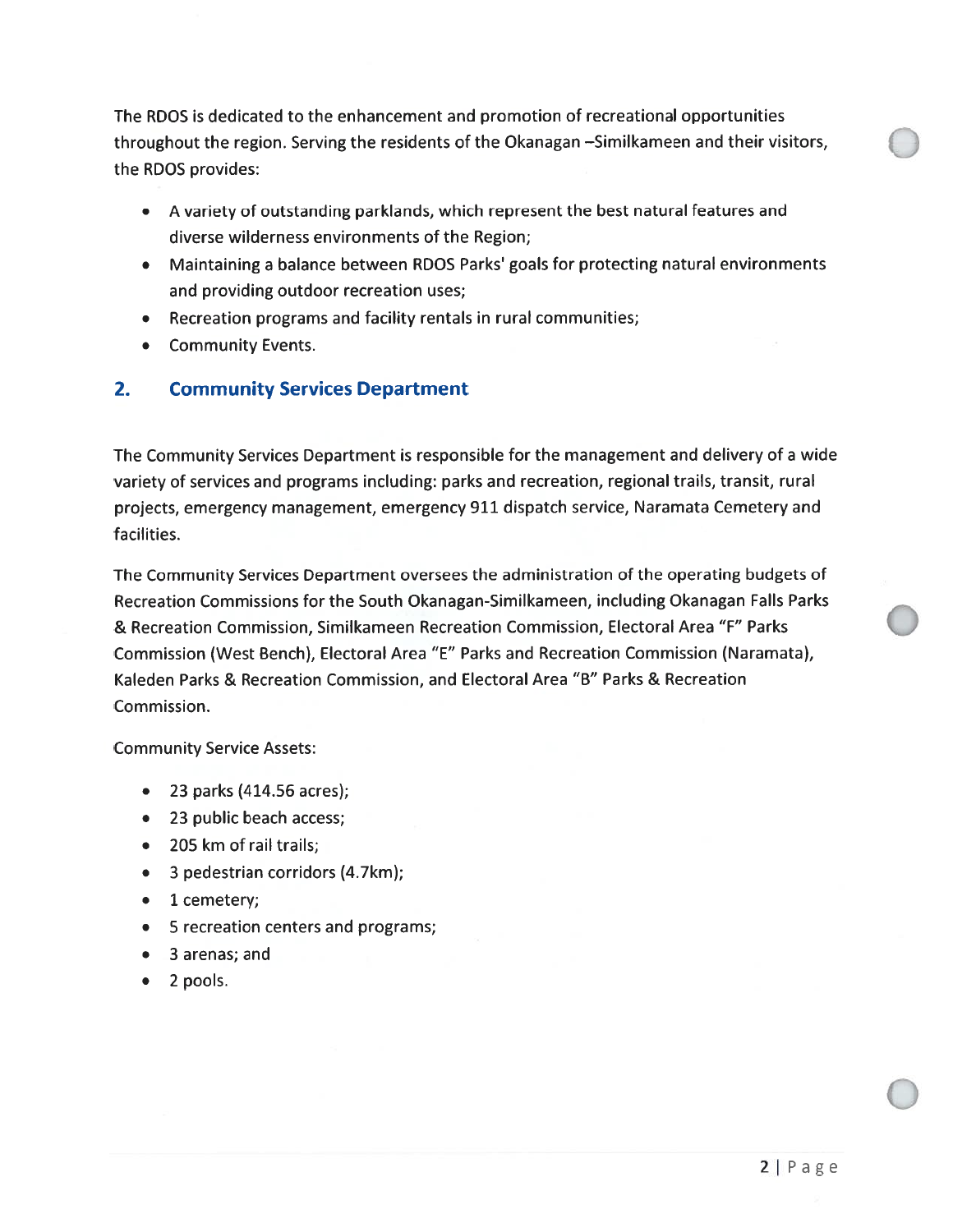#### 3. Parks and Recreation Commission

The Parks and Recreation Commissions play <sup>a</sup> key leadership role as an advisory body to the Regional Board, in the administration and delivery of our programs related to parks and recreation. Commissions are advisory to the Board and are authorized to make recommendations with respec<sup>t</sup> to the planning, development and implementation of parks and recreation services in accordance with the budget approved by the Board. Please review Regional District of Okanagan Similkameen Parks and Recreation Commission Establishment Bylaw No. 2732, 2016.

#### 3.1. Commission Roles and Responsibilities

Commissions play an active role in guiding programming of RDOS Parks and Recreation. As an appointed position of the RDOS, commission members create and nourish relationships by being <sup>a</sup> positive liaison between the RDOS and the public. Commission members also provide education, information and are receptive to comments, ideas and complaints.

RDOS volunteers are expected to:

- $\bullet$   $\prime\prime$  Conduct all aspects of volunteer activities in accordance with RDOS policies and procedures found within this handbook;
- Approach commission roles with enthusiasm, honesty and an open mind;
- Ask questions to ensure that their roles on the commission are understood;
- Carry out tasks efficiently and effectively and ask for help when needed;
- Respect confidentiality;
- Provide positive and constructive feedback; and
- •Value and suppor<sup>t</sup> other team members.

In return, volunteers can expec<sup>t</sup> the following from RDOS:

- $\bullet$   $\blacksquare$  To be valued and respected as part of the team;
- To work in <sup>a</sup> healthy and safe environment;
- To be provided with appropriate resources and suppor<sup>t</sup> to carry out your role;
- To have access to information about the RDOS, its history, policies and purpose; and
- •To receive feedback, encouragement and recognition from staff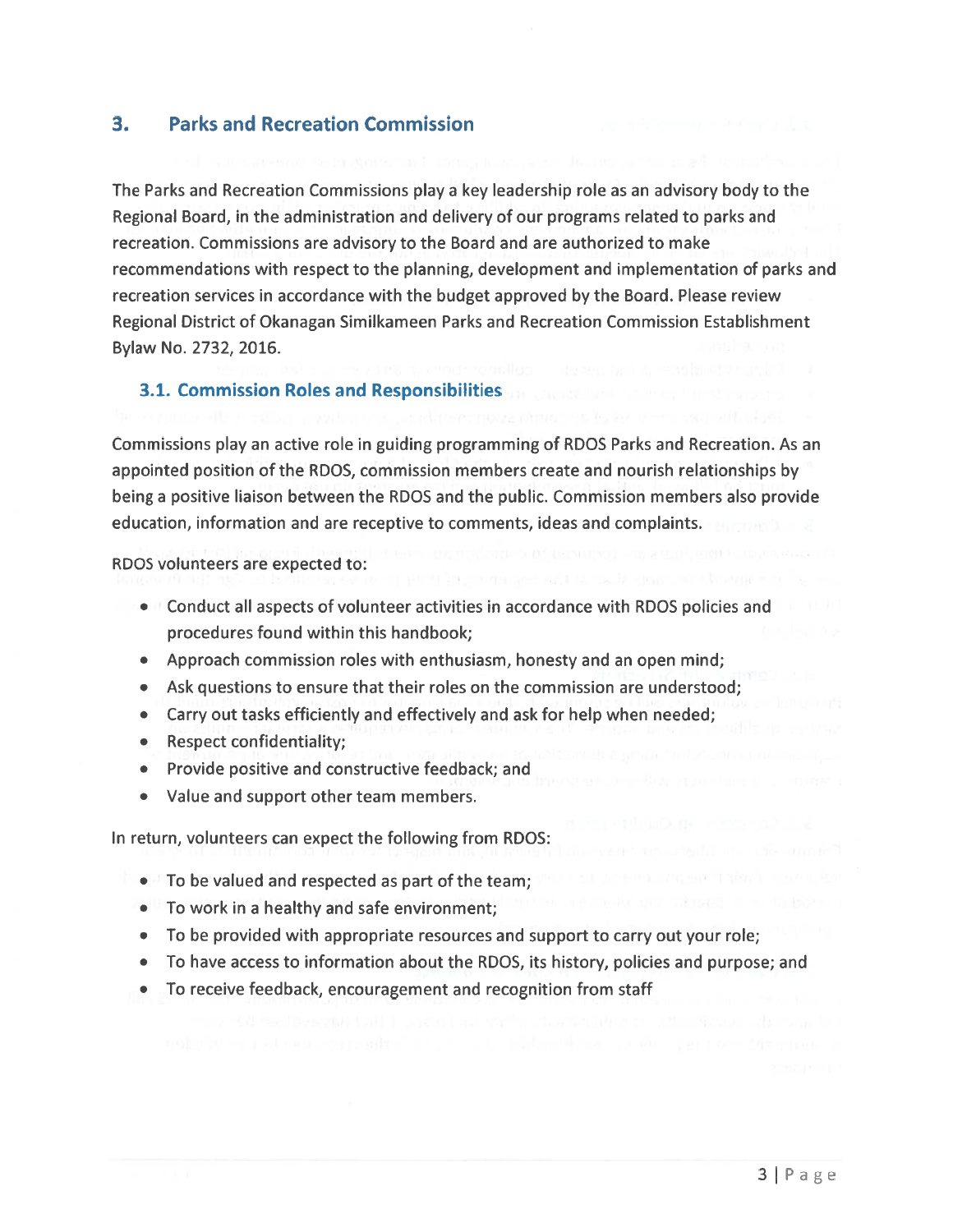#### 3.2. Chair Responsibilities

The members of the commission, at the annual general meeting, elect one-member from among themselves to be the Chair, this person shall conduct the meetings of the commission until the next annual general meeting. In addition to being <sup>a</sup> member of the commission, the Chair is tasked with setting the agenda and conducting meetings in <sup>a</sup> fair and effective manner. The following are some guidelines that assist in carrying out the duties of <sup>a</sup> Chair.

- Commits to the position and recognizes the time it takes;
- Knows and has interest in the RDOS and understands and follows RDOS process and procedures;
- Exhibits leadership and develops collaborations in an open and fair manner.
- Ensures that meeting discussions are focused and factual;
- Seeks the perspectives of all commission members, and actively includes the views of al members in respectful debate; and
- Adheres to strict ethical standards. As the Chair of <sup>a</sup> public group, ethical standards must be followed so that discrimination and harassment do not occur.

#### 3.3. Commission Orientation

All commission members are required to complete an orientation with Regional District staff and all appointed members shall at the beginning of their term be required to sign the Regional District Code of Ethics and comply with the code throughout their term on the commission (see 3.6 below).

#### 3.4. Commission Screening

Prospective volunteers will be screened by the Area Director to ensure volunteers meet the desired qualifications and interest. The volunteer program requires <sup>a</sup> formal commission application process including submission of an application and resume. The appointment of commission members will require board endorsement.

#### 3.5. Commission Qualification

Commission members must have an interest in, and respec<sup>t</sup> for their communities. They will volunteer their time and energy to carry out the required duties consistently over an extended period of time. Specific knowledge of natural history, biology, recreation and natural resource managemen<sup>t</sup> is an advantage, but not crucial.

#### 3.6. Commission Etiquette and Code of Conduct

Local Government is an open, accessible and accountable form of government. The RDOS will enhance the relationship of public trust and mutual respec<sup>t</sup> that has evolved between governmen<sup>t</sup> and the public by requiring high standards of ethical conduct by commission members.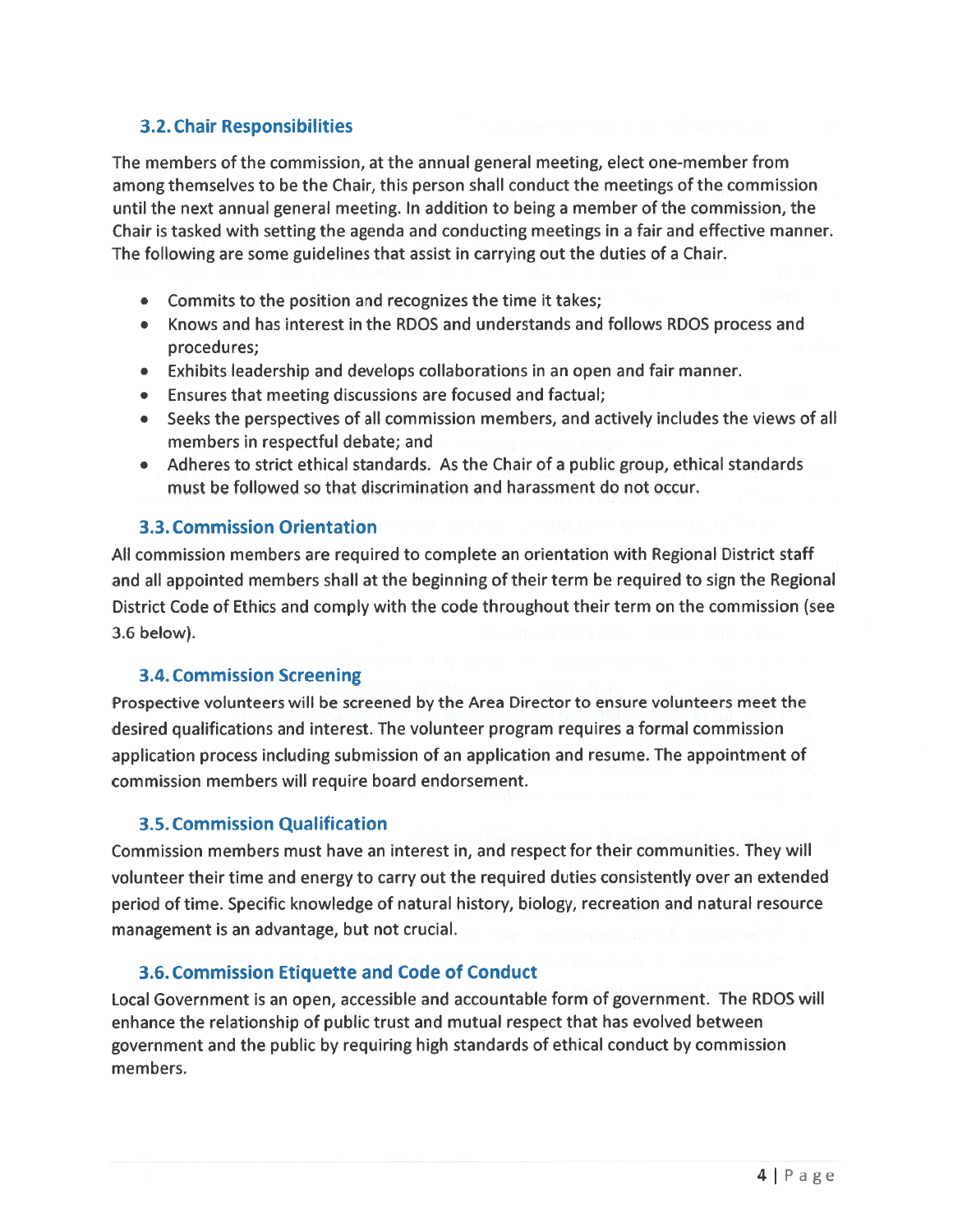#### 3.7. Commission Safety

A commission member will immediately bring to the attention of RDOS staff any safety concerns or issues. The member will conduct no activity that may pose <sup>a</sup> safety threat to themselves.

Safety of our volunteers and the public is priority for the RDOS. Safety should be an on-going topic of discussion between the RDOS and commission members. The RDOS will provide all volunteers with Work Safe Procedures and Training.

The RDOS is responsible for ensuring that commission activities comply with Workers Comp and Work Safe BC as stated in the Local Government Act.

#### 3.8. Volunteer Dismissal

Any appointed member who is absent from two consecutive meetings of <sup>a</sup> commission without leave of absence from the commission, or without reason satisfactory to the Board, shall cease to be <sup>a</sup> member of the commission. A member removed from the position pursuan<sup>t</sup> to this section shall not be eligible for appointment to the commission until the date that their term of office would have expired, but for such removal. The RDOS Board also reserves the right to dismiss <sup>a</sup> commission member from their duties if it is found that the volunteer is not fulfilling the volunteer roles and responsibilities or are found contravening any RDOS policies or procedures. The contract of the contract of the contract of the contract of the contract of the contract of the

### 4. Staff Roles and Responsibilities

RDOS Staff will:

- •Present Commission directives for RDOS Board resolution;
- Deliver and manage commission budget on behalf of the RDOS Board;
- Review and signoff expenditures;
- Collect and act as <sup>a</sup> central repository for information;
- Provide guidance on policy matters that affect commissions;
- Confer at appropriate times with relevant organizations on matters of mutual concern;
- Receive new volunteer enquiries and applications submitted by prospective volunteers and send out information to prospective volunteers;
- Ensure every commission member signs the volunteer Code of Ethics;
- Provide the commission orientation package to all commission members;
- Provide guidance to volunteers through joint preparation of work plans, timely feedback on reports, approval, permitting, technical review and monitoring of research, inventory and other projects;
- Answer questions and investigate reports submitted by the volunteer;
- •Operate Parks and Recreation facilities and programs. (which includes):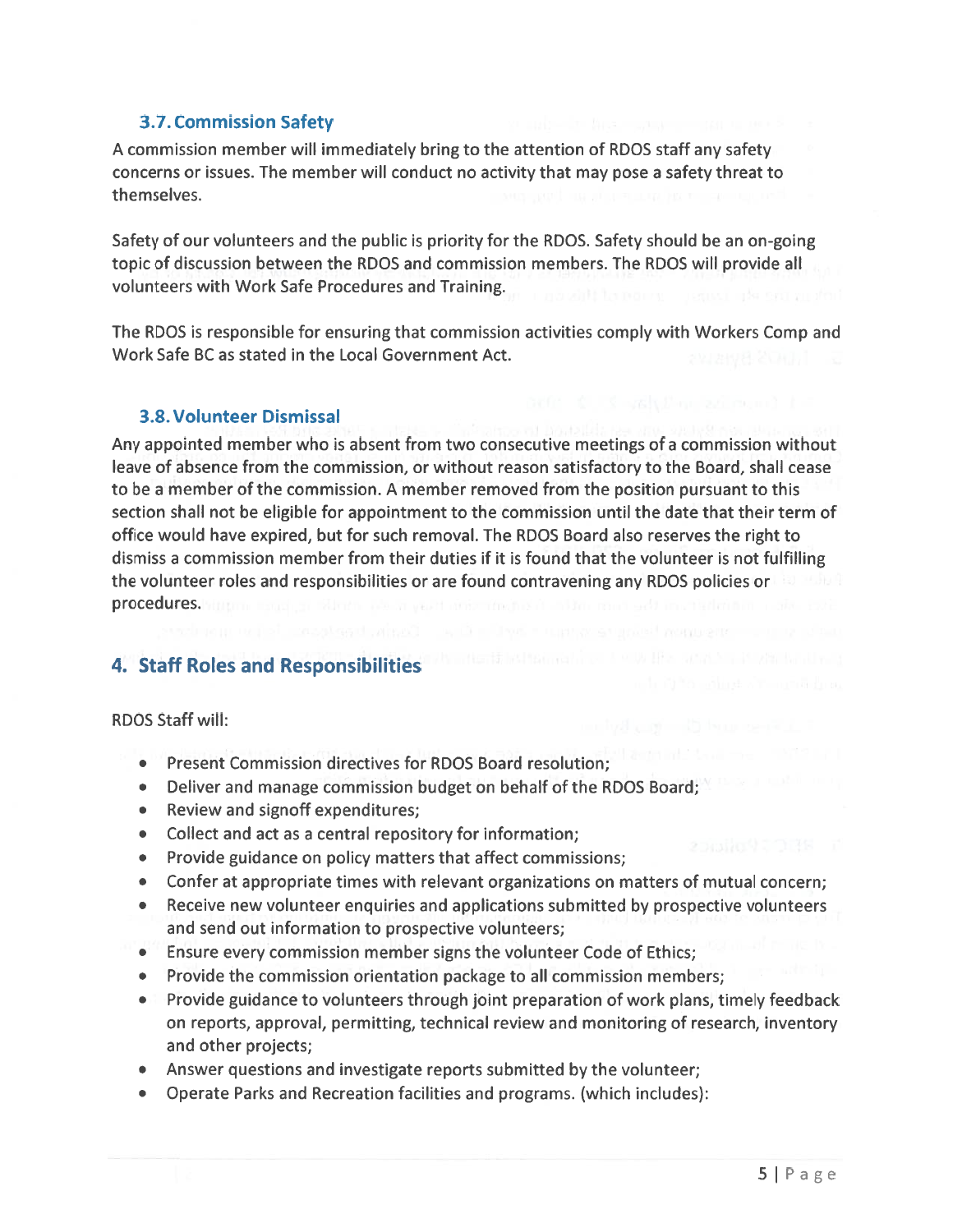- Regular maintenance and scheduling
- Inspections
- Contract managemen<sup>t</sup>
- Procurement of materials and supplies

\*AlI remaining items have attachments that are available by visiting www.rdos.bc.ca or by link in the electronic version of this document.

#### 5. RDOS Bylaws

#### 5.1. Commission Bylaw 2732, 2016

The commission Bylaw was established to consolidate existing Parks and Recreation Commission Bylaws into <sup>a</sup> single bylaw in order to create consistency among the commissions. The Commission Bylaw establishes the terms of commission membership, meeting conduct, administration, authorities, responsibilities and duties.

#### 5.2. Procedure Bylaw 2620, 2013

Rules of Procedure were developed to help the Chair maintain order during <sup>a</sup> meeting. During discussion, members of the committee/commission may make motions, pose inquiries and make suggestions upon being recognized by the Chair. Committee/commission members, particularly the Chair will want to familiarize themselves with the RDOS Board Procedure bylaw and Robert's Rules of Order.

#### 5.3. Fees and Charges Bylaw

The RDOS Fees and Charges Bylaw is set once <sup>a</sup> year but can have amendments throughout the year. Please visit www.rdos.bc.ca for the most up to date information.

#### 6. RDOS Policies

#### 6.1. Code of Ethics

The citizens of the Regional District of Okanagan-Similkameen are entitled to have fair, honest and open local governmen<sup>t</sup> that has earned the public's full confidence for integrity. In keeping with the Regional District's Principles and Corporate Values, the Regional District seeks to maintain and enhance the quality of life for all Regional District residents through effective, responsible and responsive government.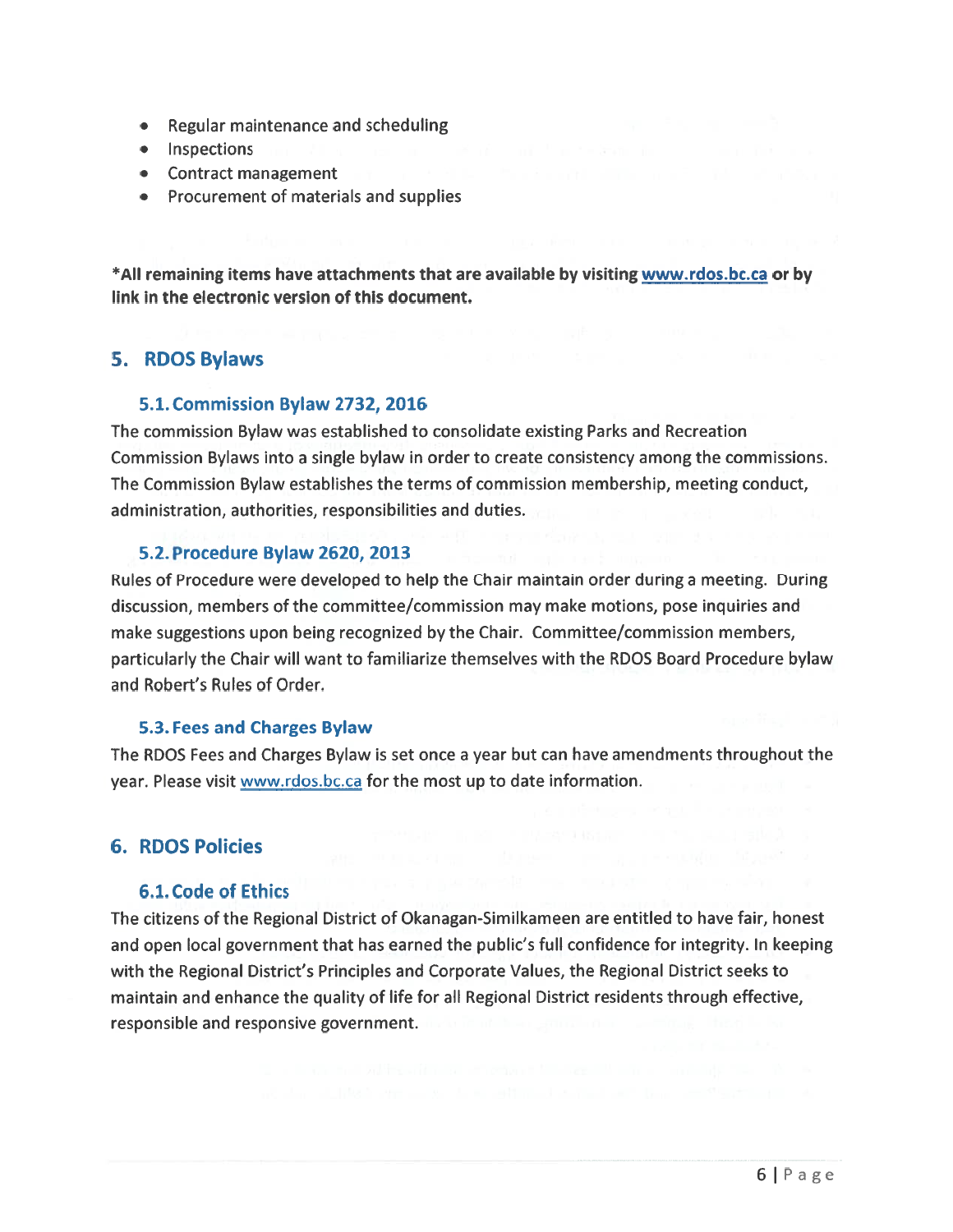#### 6.2. Conflict of Interest Policy

This Policy has been developed to address the need for the RDOS to avoid conflicts of interest at all levels of operation, including in the actions of the organization as <sup>a</sup> whole, in decisions of committees and the Board, and in the work of the staff, at all levels. The RDOS Conflict of Interest Policy is par<sup>t</sup> of the overall code of ethics for the directors, committee members and staff.

#### 6.3. Harassment, Bullying & Discrimination Policy

The RDOS promotes <sup>a</sup> positive and professional work environment where all are entitled to <sup>a</sup> workplace free of harassment, bullying and discrimination. Volunteers must not engage in bullying, harassment or discriminatory conduct and must repor<sup>t</sup> if they experience or witness this conduct to their designated supervisor. The Regional District has <sup>a</sup> zero tolerance for harassment, bulling and discrimination. RDOS will investigate all alleged claims to ensure all parties and their respective interests are considered. An effective remedy will be provided when an allegation is determined to be valid. All complaints of harassment, bullying or discrimination will be held in the strictest confidence amongs<sup>t</sup> the parties.

#### 6.4. Communications Policy

The RDOS values effective communications as an integral par<sup>t</sup> of good governance. It embraces open governmen<sup>t</sup> and transparency as <sup>a</sup> fundamental responsibility. Effective communications further allow the organization to provide an optimal customer experience while reinforcing the RDOS image by promoting effective community relationships.

The organization makes every effort to raise communications to <sup>a</sup> high performing level. In doing so, effective communications are honest, open, timely, proactive, responsive, consistent, respectful, and accessible.

The purpose of this policy is to establish guidelines to facilitate coordinated, open and responsive corporate communications that consistently and effectively provide information concerning the Regional District's policies, programs, services and initiatives to ratepayers, stakeholders and other partners.

#### 6.5. Purchasing and Sales Policy

The purpose of this policy is to identify the principles guiding the procuremen<sup>t</sup> of goods and services and construction of assets required by he RDCS in the performance of the duties and responsibilities assigned to it. In achieving the maximum economy, efficiency and effectiveness in the performance of this function, the RDOS has endorsed certain fundamental principles, which are applicable to all departments and appointed committees and commissions.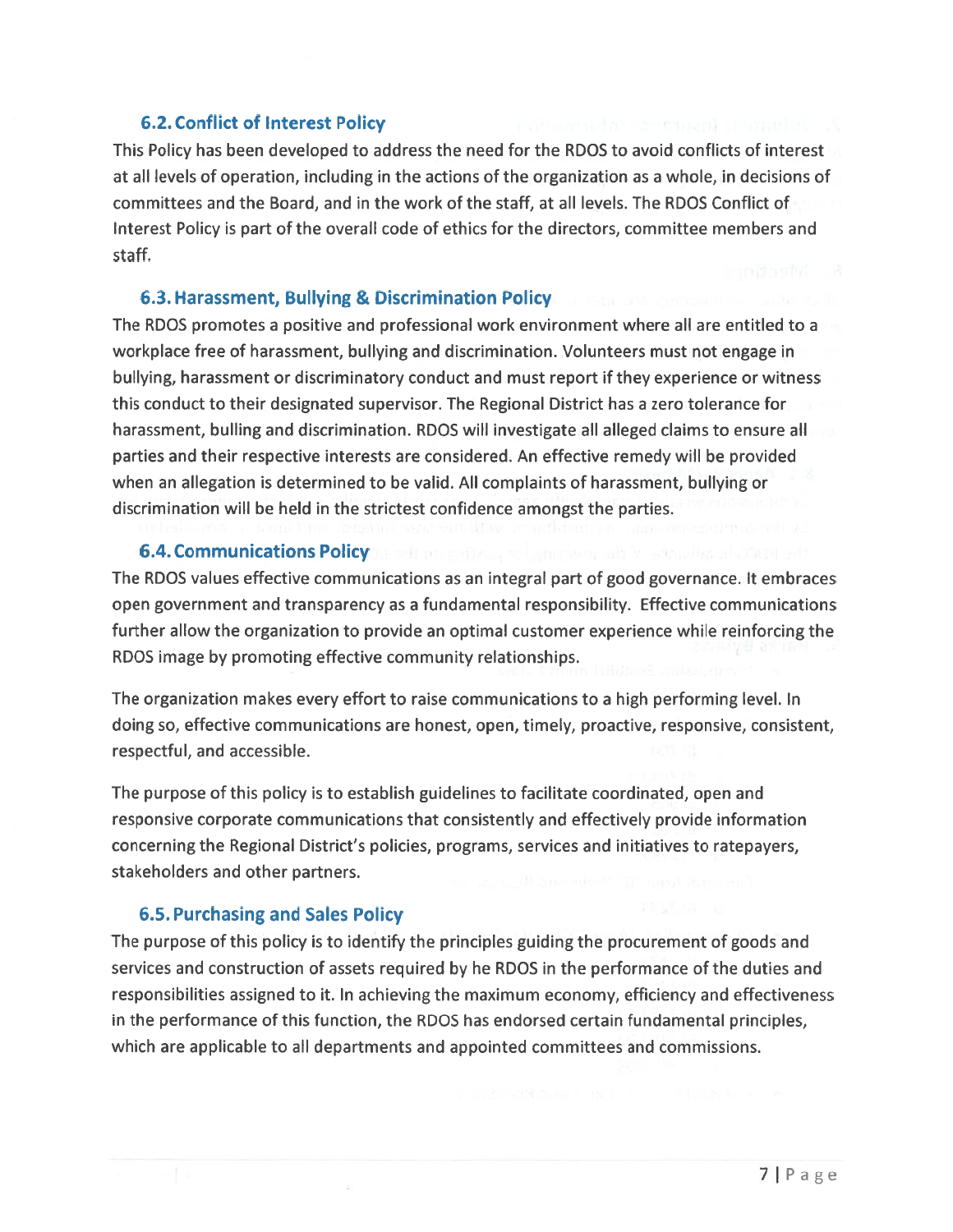### 7. Volunteer Insurance Information

All appointed commission members are automatically entitled to full coverage under the Liability Protection Agreement provided by the Municipal Insurance Association of B.C. 2017 Liability Protection Agreement (LPA)

#### 8. Meetings

All commission meetings are open to the public unless <sup>a</sup> meeting or par<sup>t</sup> of <sup>a</sup> meeting is authorized to be closed to the public under the *Community Charter* (6.7 s 90). Should a closed meeting be held by the committee, members must keep in confidence any information considered in any par<sup>t</sup> of the meeting until such time as the information is released to the public as lawfully authorized or required. Any information that is distributed to the commissions on meeting agendas is public, and also available on the RDOS website.

#### 8.1. Agendas/Minutes

Commissions will be provided with agenda and minute templates. Meeting agendas are set by the commission chair in consultation with the area Director, and must be provided to the RDOS in advance of the meeting for posting on the RDOS website. All minutes will be posted on the RDOS website.

#### 9. Parks Bylaws

- **•** Commission Establishment Bylaw
	- o BL2732
- • Regional Parks Bylaws
	- o 8L704
	- o 8L704.01
	- o BL903
	- o BL2024
	- o BL2297
- • Electoral Area "B" Parks and Recreation
	- o BL2234
- • Okanagan Falls (Area "D") and Kaleden (Area "I") Parks and Recreation
	- o BL1174
	- o BL2253
	- o BL2253.01
	- o BL2253.02
	- o BL2253.03
- •Electoral Area "E" Parks and Recreation